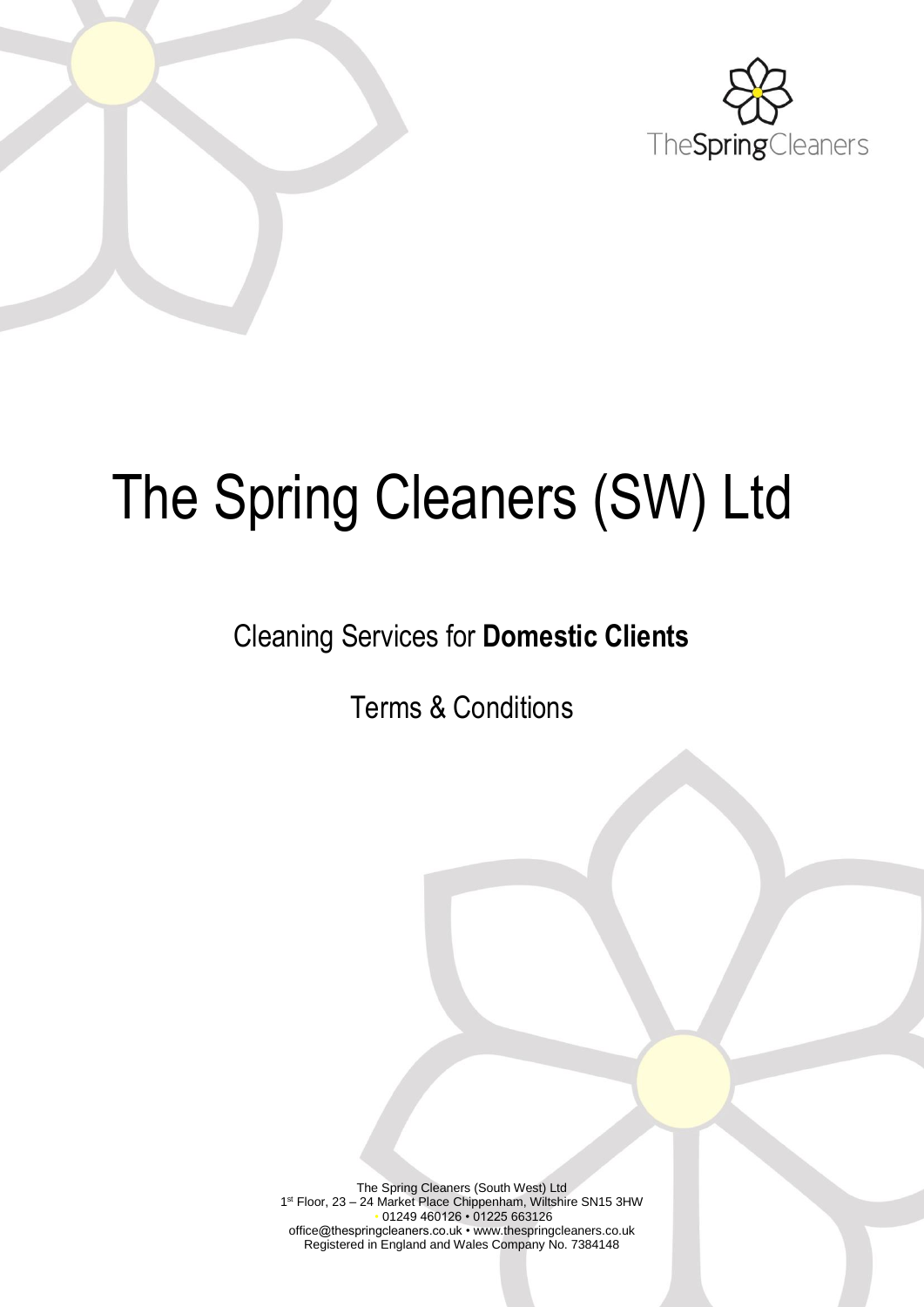

The terms of business of The Spring Cleaners (SW) Ltd ("We" or "the Company") govern all transactions between **Domestic clients**, the Customer ("You" or "the Customer") and the Company concerning the service supplied by the Company to The Customer as specified in this agreement (the "Service"). We enter into this agreement ("Agreement") with You, intending that all the terms of the Agreement between us are included in these terms and conditions ("Terms") as well as in writing on the front of, or at the beginning of this Agreement to which these Terms are behind, or attached.

# **1 PROVIDING THE SERVICE**

- 1.1 We will provide you with our vetted and trained Domestic cleaners (a "Cleaner").
- 1.2 We will have vetted, personally interviewed, and reference checked each Cleaner. You may request details of the vetting procedure used in individual cases, where applicable.
- 1.3 We will allocate one or more Cleaners on, and subject to, these terms. When we have supplied the Cleaner with your details, and instructed the Cleaner with your cleaning requests, a Cleaner shall be deemed to have been allocated ("allocate" and "allocation" in these Terms will have that meaning).
- 1.4 The Service will be for such cleaning duties as agreed with you at the time of booking. If any estimate is given on how long it will take our Cleaner(s) to do the job, this is only an estimate based on the average time it takes to clean a property of similar size, without inspection, and based on information provided by you.
- 1.5 If at the commencement or during the course of providing the Service, it is apparent that the actual cost of the Service will exceed the quote provided by the Company, we will provide you with the option to pay an increased fee to complete the Service, or pay the quoted amount without the Service being completed.
- 1.6 If our cleaners need to collect keys from a third party's address outside the postal code of the premises where the work is to be carried out, then a £12.00 charge may apply to cover our travel and administrative expenses.
- 1.7 Parking charges are applicable if parking arrangements cannot be made.

# **2 PAYMENT**

2.1 You shall set up a payment via standing, paying the Company the sum specified to you on your service schedule. The Sum may be varied by the Company notifying you five days before the payment is due. Whether or not you benefit from the services of a Cleaner, such payments will continue until this Agreement is terminated in accordance with clause 8.2. At your option, any credit in the Customer's account can be added, to the end of the Customer's contract so that we will continue to provide you with a Cleaner, even if this Agreement has been terminated in accordance with clause 8.2, until the period credited expires, or you may arrange with the Company to take the period credited during the term of the contract.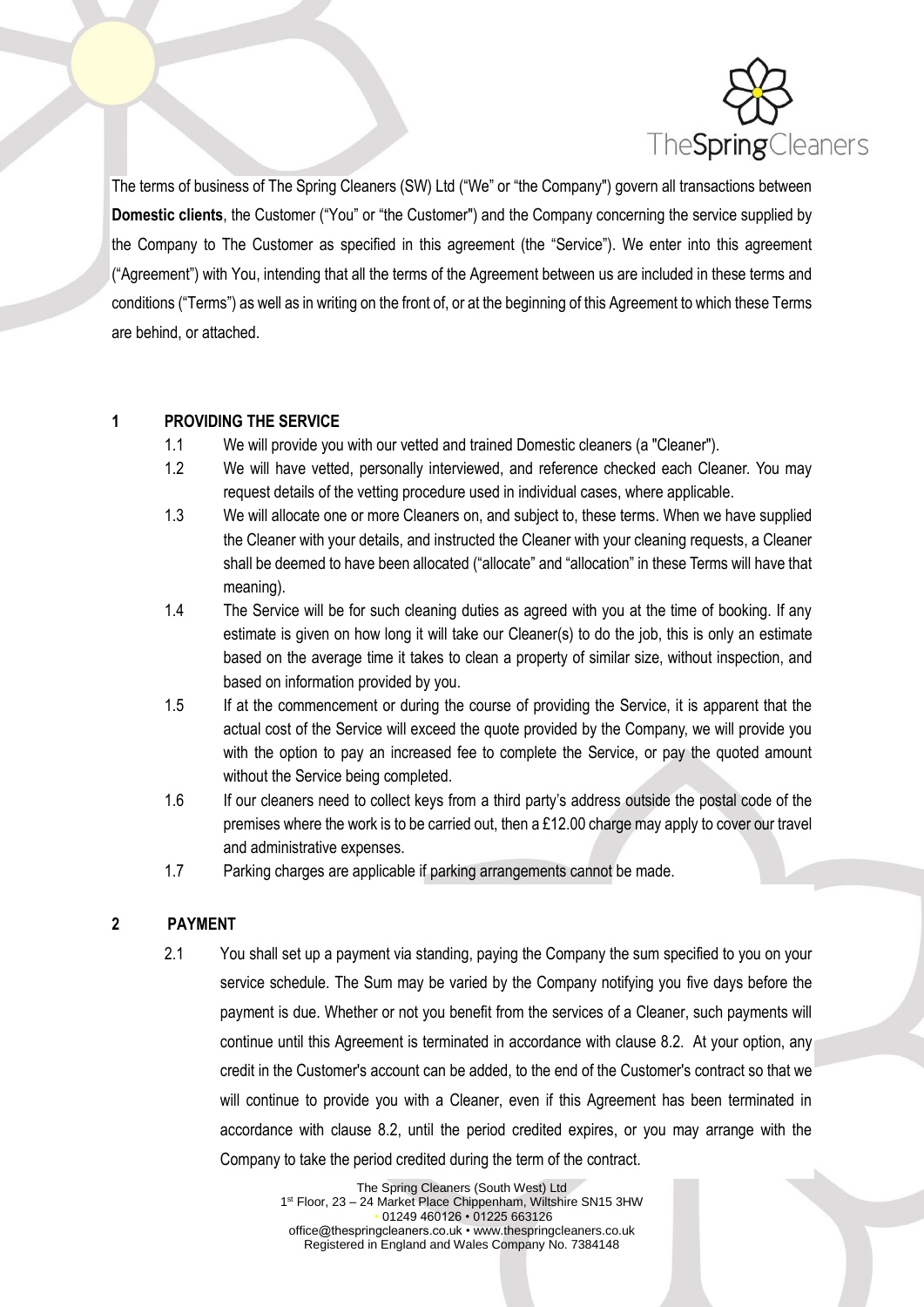

- 2.2 You agree to pay the full amount for 46 weeks over a rolling year period, providing for six weeks (not service dates) holiday per annum or cancellation providing that a minimum of seven days notice is given. Payments are subject to clause 4.1
- 2.3 The minimum fixed term for this Agreement is one month (the "Initial Term"). After this, you can end this Agreement by giving at least one month's written notice to the Company, at the address, to end this Agreement under Clause 8.2.
- 2.4 On termination of this Agreement by either party no rebate will be made where you have declined the allocation of a Cleaner in respect of any period for which you have paid the Company in advance.
- 2.5 If you use the Cleaner for more hours than you have paid for, you are liable to pay an additional fee according to those hours.
- 2.6 All payments must be paid when due. If such payment is not received when due, the full price becomes payable, and any expenses incurred by the Company in recovery of the balance shall be chargeable to you. Correspondence from the Company to you regarding the recovery of outstanding balance will be charged in line with other professional institutions, (including mediation, out of court settlement or any action taken for recovery of debt from you).
- 2.7 If the Company have not received payment in full for the Service within one calendar month, then a late payment fee of 8.5% applies for the first month. Interest will be charged on the fixed rate of 8.5% per month on any amount remains outstanding thereafter.

#### **3 THE COMPANY'S OBLIGATIONS**

- 3.1 The Company is entitled to undertake a job safety analysis before the commencement of any work to assess the health and safety risk at the premises.
- 3.2 The Company may, either before or during the provision of the Service not use or cease using any materials or cleaning equipment provided by you if the Cleaner thinks, in their absolute discretion, that the use of such materials or cleaning equipment poses a risk to health and safety.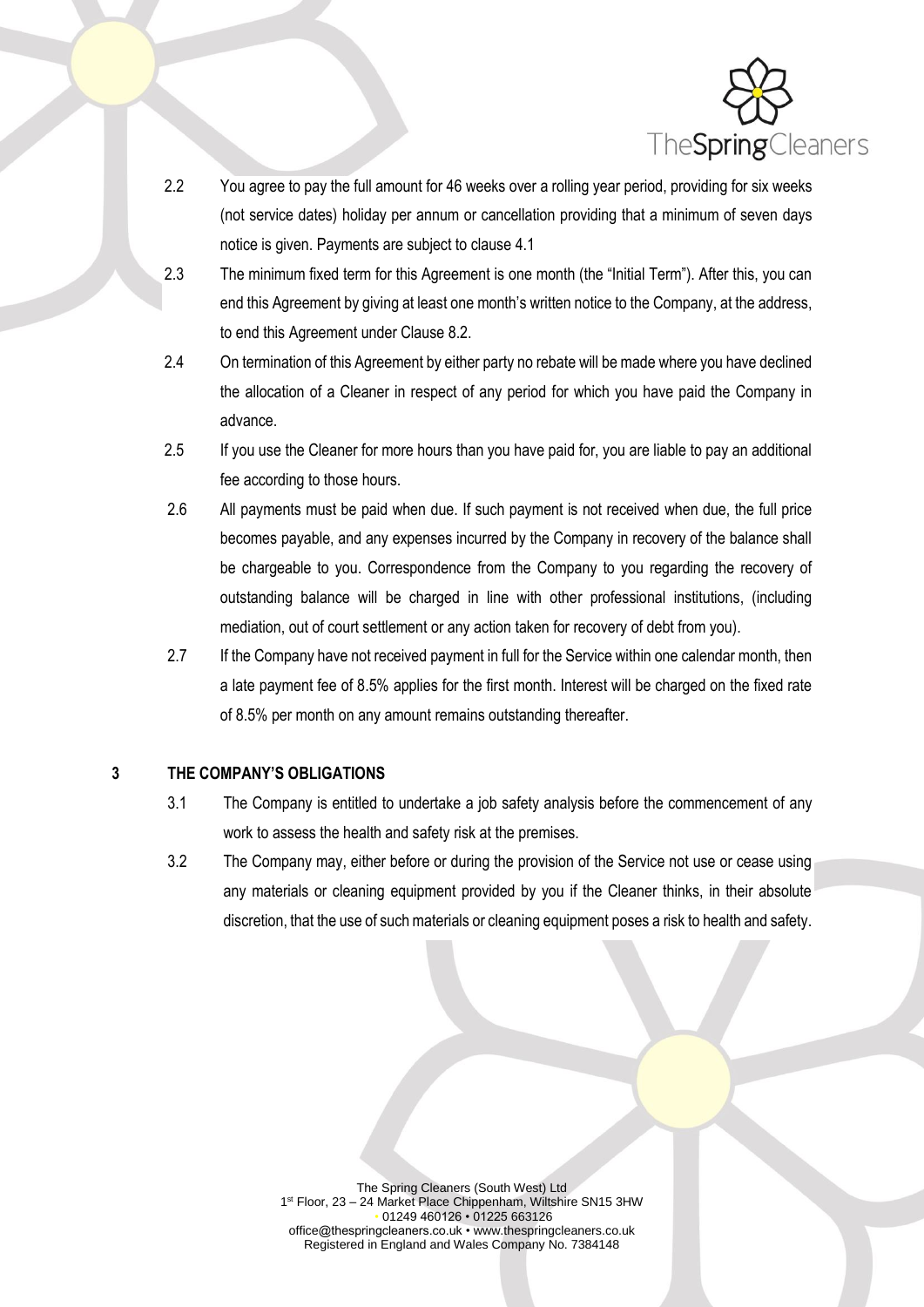

# **4 CANCELLATION**

4.1 Should you cancel your following cleaning session for whatever reason, we require seven working days' notice.

If less than seven days notice but more than one days notice is given for cancellation or holiday, half the agreed fee will become payable.

If less than one days notice is given for cancellation or holiday, the full agreed fee is still payable. If seven days notice is given for cancellation or holidays and you exceed the six weeks allocated within a 12-month period, half the agreed fee will be required as a retainer for our services. Half the agreed fee will be required as a retainer for our services for more than 3 weeks of consecutive cancellations.

- 4.3 The full agreed fee will be required if cleaners are dispatched to your property and no entry can be made within 15 minutes of arrival. Providing their arrival times are between 9am and 3pm on your allocated day. No specific arrival times may be issued or adhered to.
- 4.2 A sum equivalent to the hourly rate at the beginning of the Agreement (or such other hourly rate as may be notified by the Company to you from time to time), will be payable for each cancelled appointment to compensate the Cleaner for inconvenience and expense should you cancel appointment(s) by giving the Company no notice or less than seven working days' notice.

# **5 THE CUSTOMER'S OBLIGATIONS**

- 5.1 You will keep us fully notified by giving a minimum of seven working days' notice of:
- 5.2.1 Any changes in requirements relating to the hours or days worked by a Cleaner; or
- 5.2.2 Any complaint about a Cleaner which causes you to wish to appoint a new Cleaner instead of the existing Cleaner;
- 5.3 You will supply all the necessary and operational cleaning, vacuuming, and/or ironing equipment needed to do the job to your requirements which must be safe to operate. The Cleaner has the right at their absolute discretion to refuse to use any equipment or cleaning materials that they deem to pose a risk to their health and safety.
- 5.4 You must give a clear set of instructions should you have any requirements to the Cleaner and must only require him/her to undertake interior residential cleaning and/or ironing.
- 5.5 The Customer acknowledges that if they have any complaint regarding the standard of the cleaning and/or ironing services provided, they will notify the Company and allow them 24-hours or as agreed to correct the situation. No payment for the services will be withheld until after this has occurred.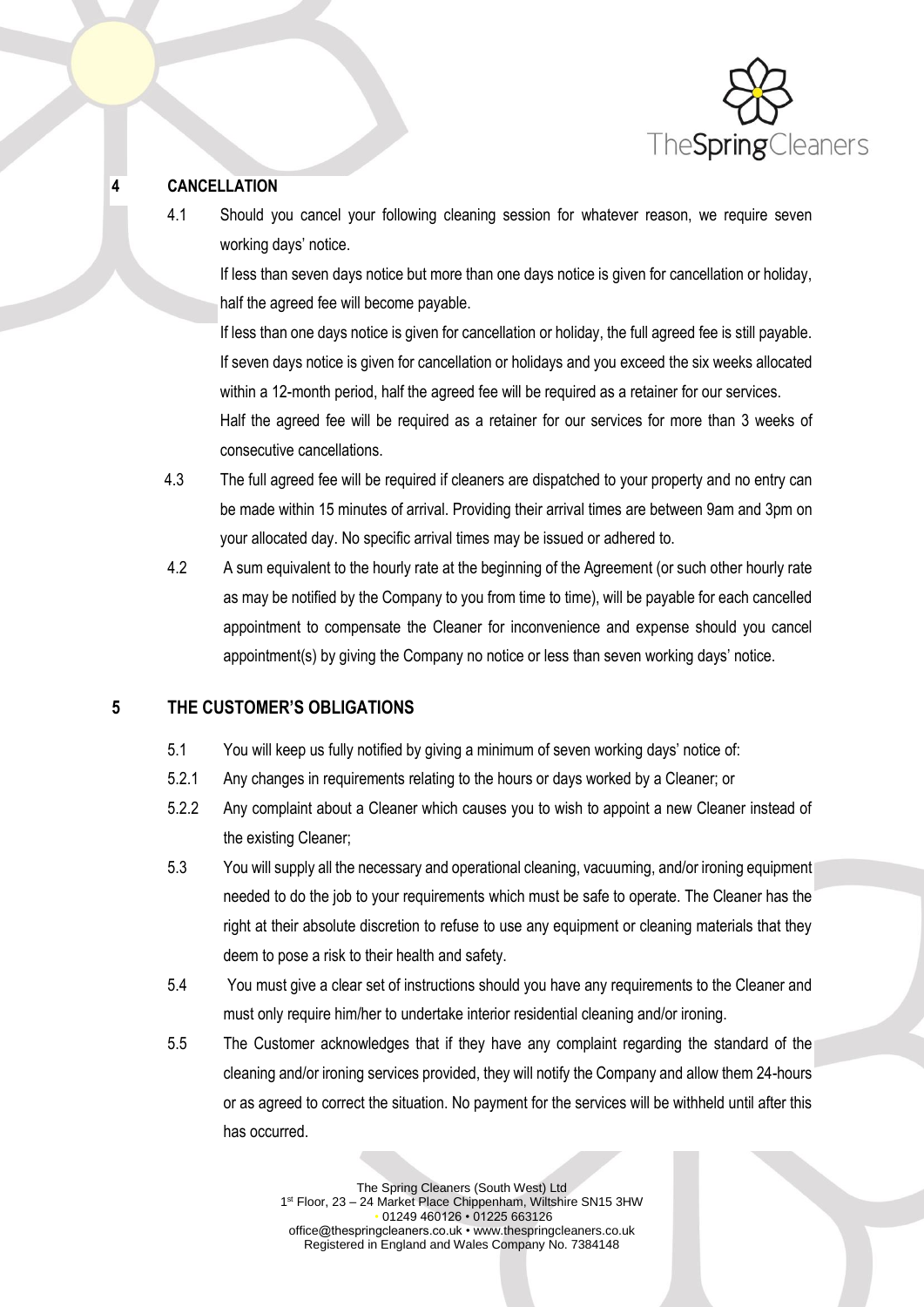

- 5.6 You acknowledge that the Company invests significant resources in recruiting, selecting and training its Cleaners. Unless the Company gives prior written permission, you must not, directly or indirectly, engage, employ or contract with any Cleaner to provide any residential cleaning services or ironing to you or any associate for any period during which services are provided by the Company or for a period within 12 months after the conclusion of any Service.
- 5.7 The Customer acknowledges that the Company may suffer loss and damage, including, without limitation consequential loss, as a result of a breach of this clause by you
- 5.8 The Customer must not request any personal details of the Cleaner, and should they need to contact them, this should be only through the Company.

#### **6 INSURANCE**

- 6.1 The Company have public and employer's liability insurance. The policy will cover major accidental damage caused by our Cleaners. You must inform us of any incident where an accident, breakage, damage to property or theft has occurred due to any act of the Cleaner within 24 hours of completion of the Service.
- 6.2 Any claims reported later than 24 hours after the clean will not be considered. If a report of damage is made on a Saturday it must be reported by Monday 12pm to be accepted as a valid claim.
- 6.3 All fragile and highly breakable items must be secured or removed. Items excluded from liability are: cash, jewellery, items of sentimental value, art and antiques. We may require entry to the location of the claim within 24 hours to correct or assess the problem.
- 6.4 You acknowledge and agree that the Company does not have access to police records, and may not have access to criminal records, when vetting Cleaners and we cannot be liable for false or misleading information provided by Cleaners.
- 6.5 We will not arrange for the insurance referred to in this clause if the Company fee has not been paid by the Customer in accordance with the terms and conditions of this Agreement.

# **EXCLUSION OF LIABILITY**

- 7.1 To the extent permitted by law, the Company hereby excludes liability, for any loss or damage whatsoever, including breach of contract, breach of any statutory provisions or implied terms, and/or as a result of negligence of the Company or its employees.
- 7.2 In any event, the Company does not accept liability for any business loss (including, without limitation, any loss of contracts or business opportunity, loss of revenue, loss of profits or loss of anticipated savings in expenditure).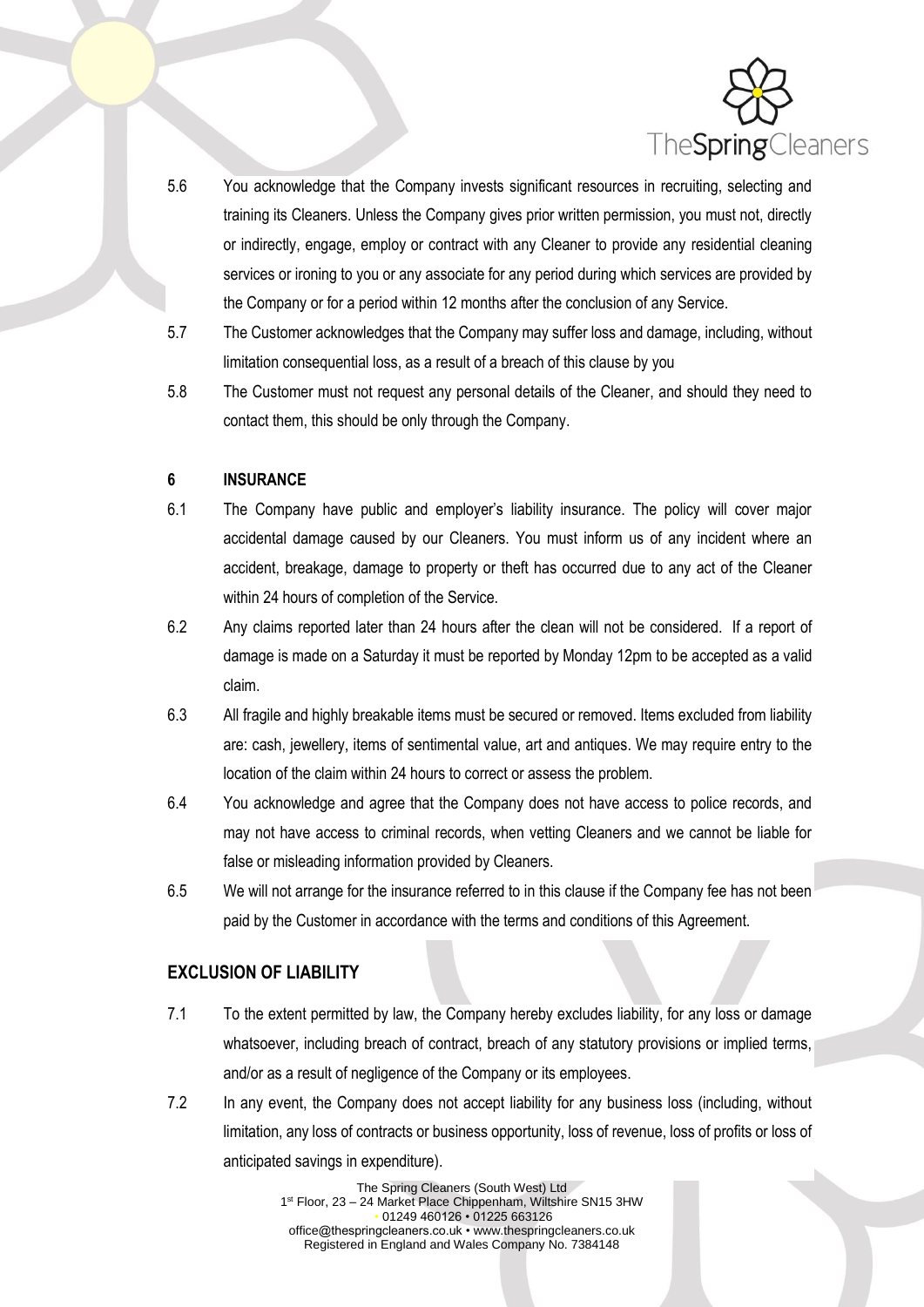

- 7.3 The Company may keep any retainer, and decide not to allocate you a Cleaner, if it believes that the Customer is acting unlawfully, or is an unsuitable or unreasonable contractor, the Company's decision being final in this matter.
- 7.4 Not completing or providing the Service due to an act or omission by you or any other person at the Premises during provision of the Service;
- 7.5 Existing dirt, wear, damage or stains that cannot be completely cleaned or removed; old stains that cannot be removed using normal cleaning methods.
- 7.6 Any wear or discolouring of fabric or surfaces becoming more visible once dirt has been removed;
- 7.7 All fragile and highly breakable items, cash, jewellery, items of sentimental value, art and antiques.
- 7.8 Accidental damage due to faulty equipment.
- 7.9 Any accidental damage caused by a Cleaner, if there is an outstanding amount owed to us excluding payment due for the cleaning visit when the accident happened.
- 7.10 The Company will not be responsible for triggering any alarm systems. You need to provide special instructions for deactivation/activation of any alarm systems and we are unable to guarantee the deactivation/activation of such.

#### **8 TERMINATION**

- 8.1 Subject to clauses 2 and 4 inclusive of sub clauses we can terminate this Agreement only by giving not less than seven working days' notice in writing to the Customer.
- 8.2 You can terminate this Agreement only by giving at least one months notice in writing to the Company such notice to be given to expire at the end of the Initial Term or at the end of a Quarter.
- 8.3 You will not refer any Cleaner introduced by the Company to any other person except through the Company, and if you do so refer any Cleaner, you will be liable to pay an introductory fee. The restrictions contained in Section 8 and Sub-Clauses.

# **9 INTRODUCTORY FEE**

- 9.1 If you retain, employ or otherwise engage a Cleaner directly (i.e. otherwise than through us) who was introduced to you by us, at any time within twelve months of the last cleaning services provided to you through us, you will be liable to us for an introductory fee calculated in accordance with 9.2 below.
- 9.2 The introductory fee is calculated as follows: